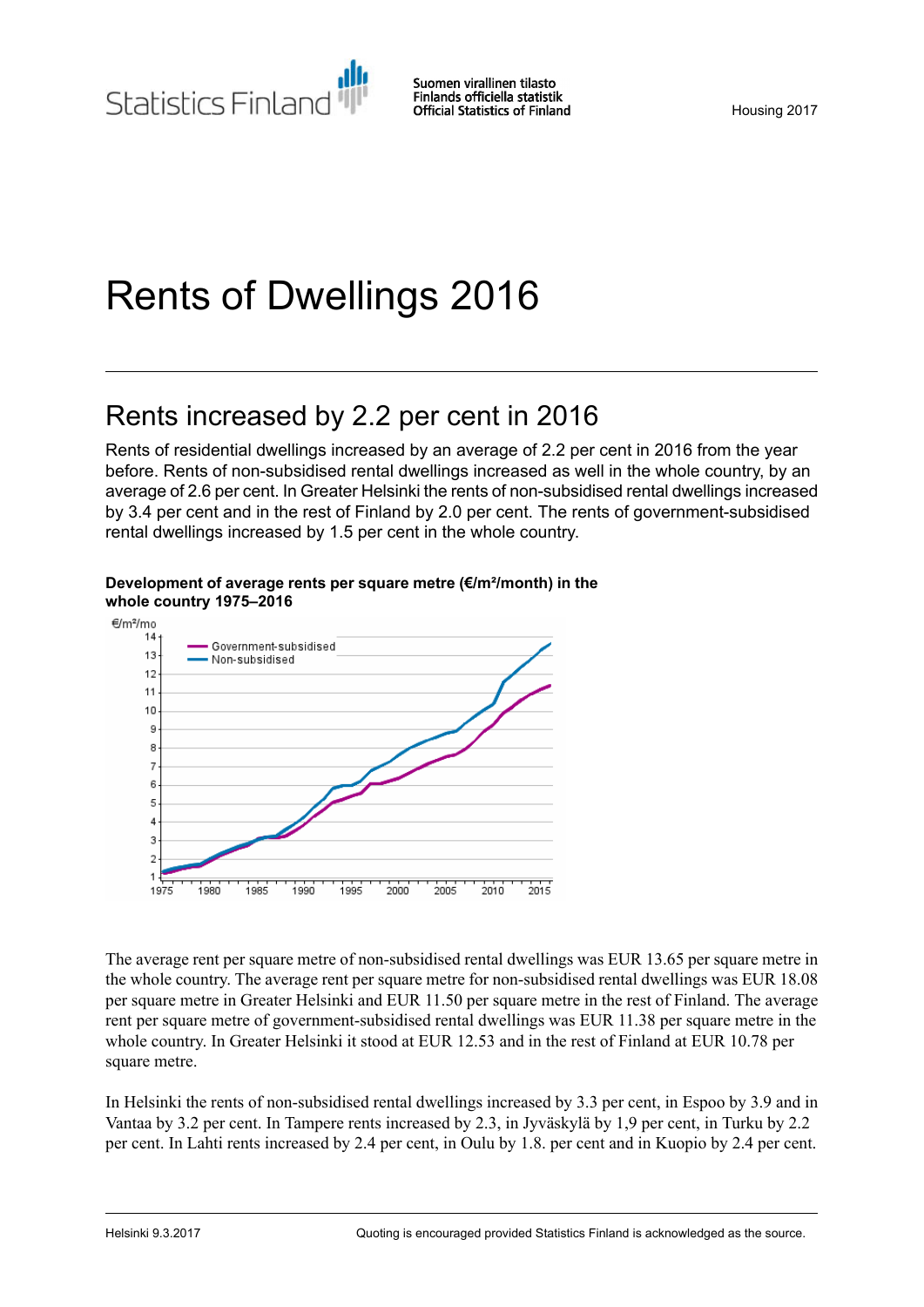These data derive from Statistics Finland's annual statistics on the rents of dwellings. The statistics are based on interview data collected in connection with the Labour Force Survey and data obtained from the Social Security Institution's housing register. Statistics on rents of dwellings include some 277,000 rental dwellings.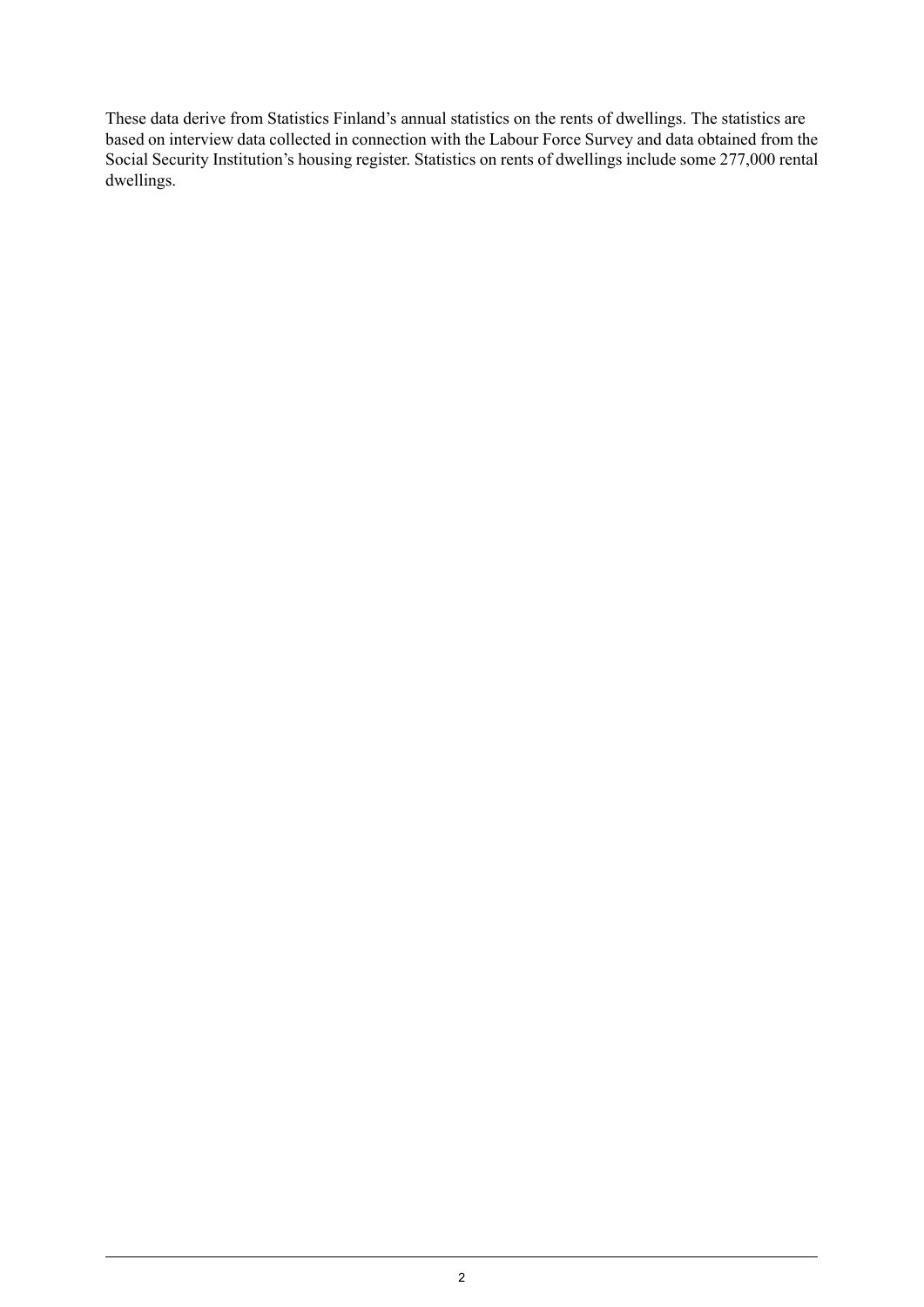## **Contents**

Rents of new non-subsidised tenancies rose by an average of 1.5 per cent (Corrected on 6 March [2018\)................4](#page-3-0)

## Figures

#### **Appendix figures**

| Appendix figure 1. Average rents per square metre ( $\epsilon/m^2$ /month) by number of rooms in 2016, new tenancy agreements |  |
|-------------------------------------------------------------------------------------------------------------------------------|--|
|                                                                                                                               |  |

Quality Description Definitions: Rents of [Dwellings..................................................................................................6](#page-5-0)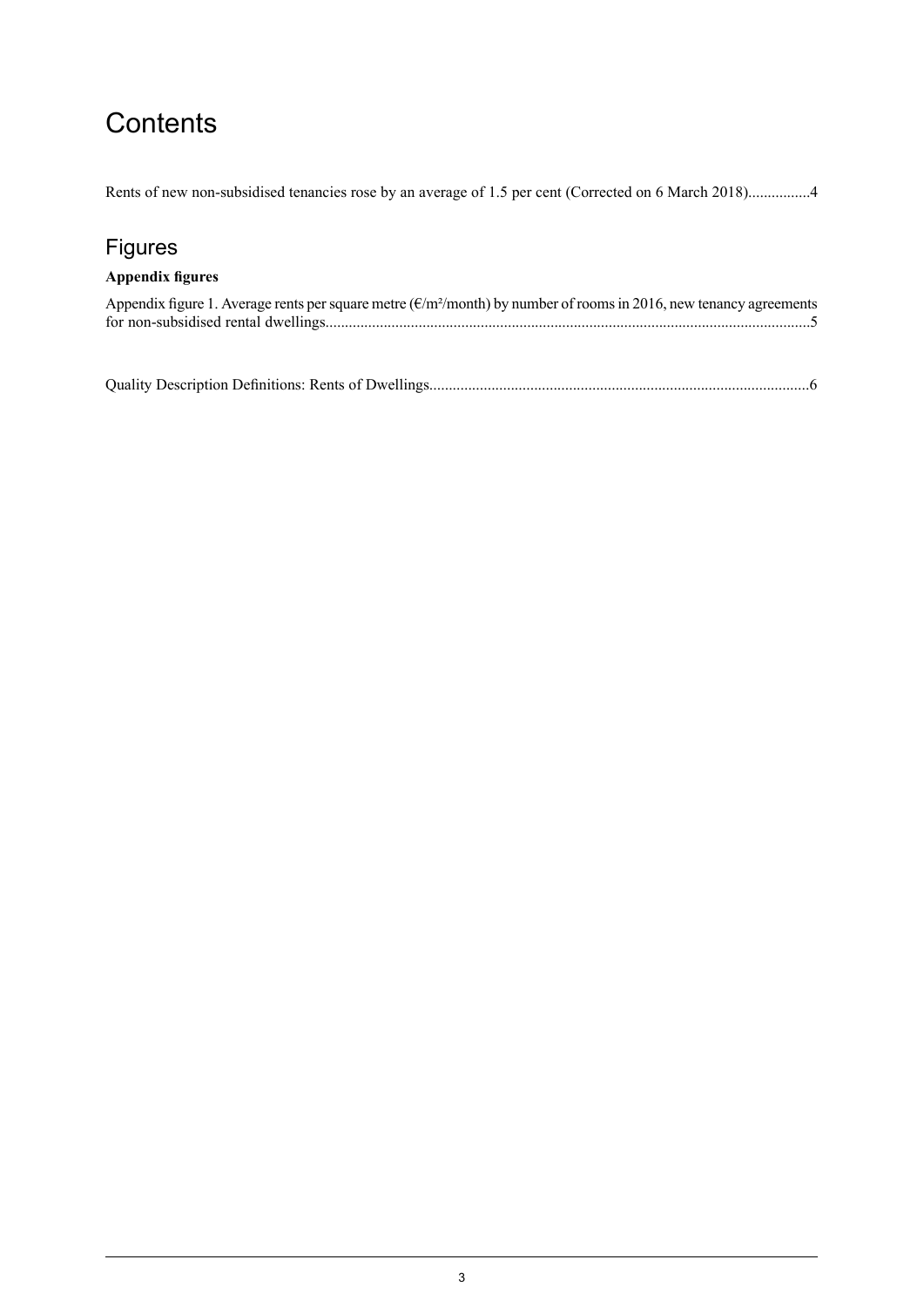## <span id="page-3-0"></span>Rents of new non-subsidised tenancies rose by an average of 1.5 per cent (Corrected on 6 March 2018)

**Corrected on 6 March 2018.** The corrections are indicated in red.

The rents of new non-subsidised tenancies agreed in 2016 on the free rental market rose on average by 1.5 per cent from the year before.

In the Greater Helsinki Area, the rents of new tenancies rose by 1.2 per cent and elsewhere in the country by 1.6 per cent. The average rise in rents amounted to 1.2 per cent in Helsinki, 2.1 per cent in Vantaa and 0.7 per cent in Espoo. The rents of new tenancies went up by 1.6 per cent in Tampere, 1.6 per cent in Kuopio, 1.7 per cent in Jyväskylä, 1.4 per cent in Lahti and 2.2 per cent in Oulu. In Turku rents went up by 1.7 per cent.

In the Greater Helsinki Area, the average rent per square metre of new non-subsidised tenancies was EUR 19.64 per month. Elsewhere in the country, the average rent per square metre was EUR 12.19.

Approximately 42 per cent of the new tenancies were for single room dwellings. In the Greater Helsinki the proportion of new tenancies for single room dwellings was approximately 46 per cent.

Index clauses were applied to rent revisions in 35.8 per cent new tenancy agreements; a fixed sum or percentage increase was used in 2.9per cent of cases and other provision were applied in 31.2per cent of agreements (incl. non-respondents). The basis on which rent would be revised was not stated in 30.1 per cent of new tenancy agreements.

The biggest single category of landlords are private individuals and death estates: 66 per cent of the respondents rented a dwelling from a private individual or a death estate. Housing associations accounted for 2.6 per cent of the landlords, while banks, insurance companies and non-financial corporations made up 7.5 per cent, and non-profit organisations, foundations, municipalities and other parties 23.9 per cent of the landlords.

The tenancy agreement with a new tenant was in force until further notice in 86 per cent of cases and for a specified time period in 14 per cent of cases.

The frame of the 2016 rent statistics contains a total of 781,000 dwellings, of which 307,000 are government-subsidised and 474,000 non-subsidised.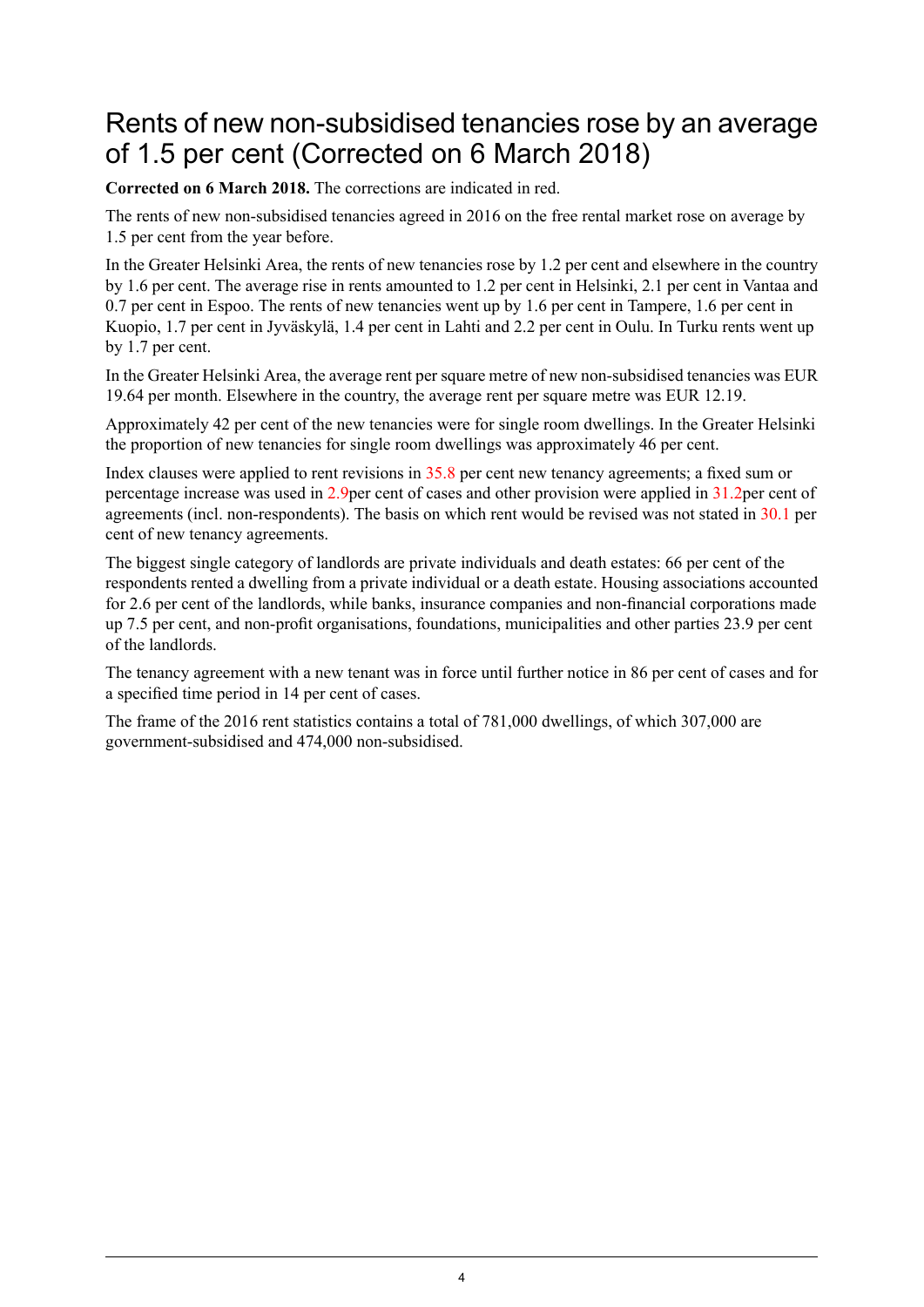## Appendix figures

<span id="page-4-0"></span>**Appendix figure 1. Average rents per square metre (€/m²/month) by number of rooms in 2016, new tenancy agreements for non-subsidised rental dwellings**

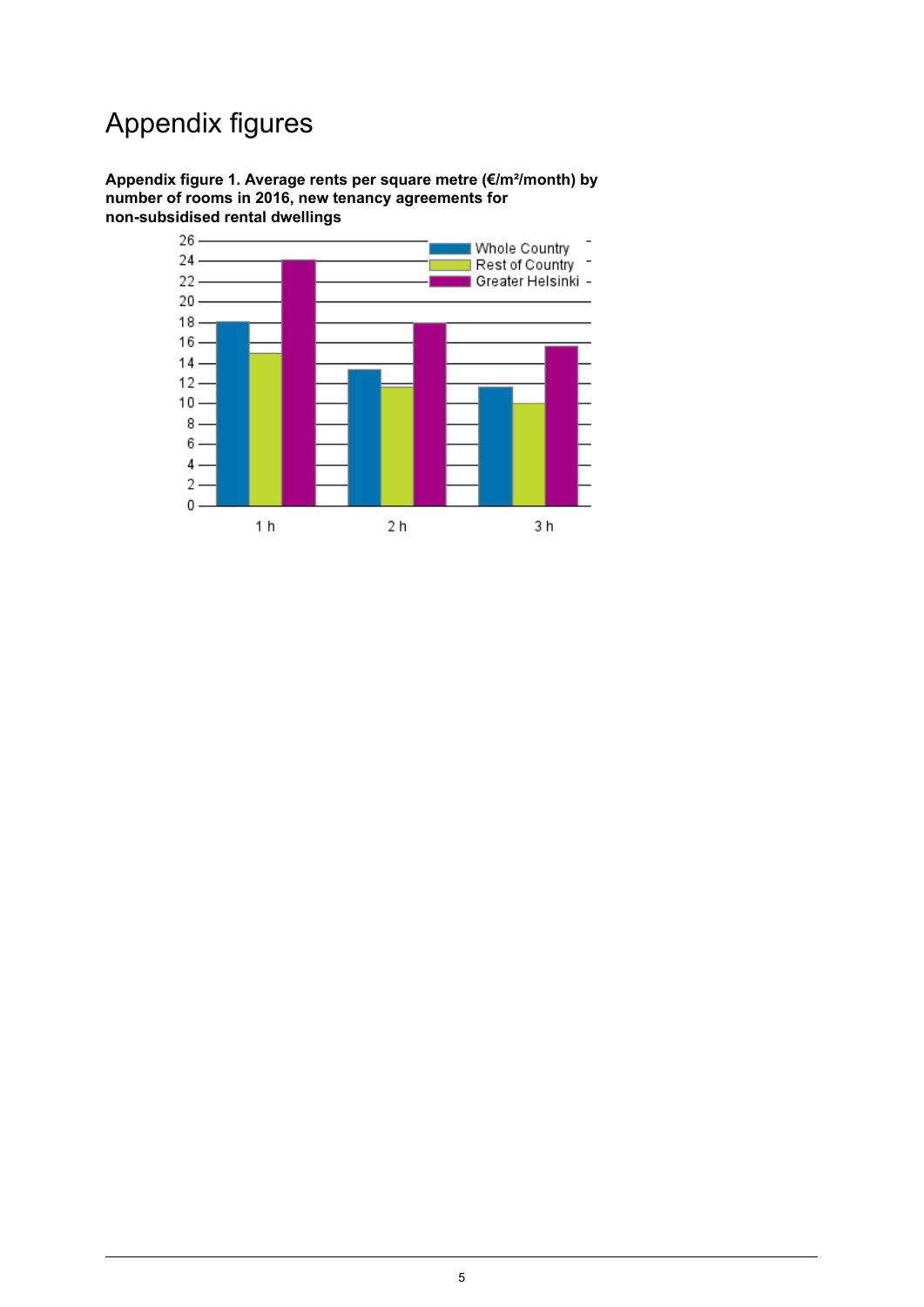## <span id="page-5-0"></span>Quality Description Definitions: Rents of Dwellings

### 1. Relevance

#### 1.1 Information content and purpose of use

The annual statistics on rents describe the level of rents in the rental dwelling stock and changes in rents on the annual level. The statistics contain data on rents classified by area, type of financing, number of rooms and year of construction. The statistics also release data on new tenancies.

The purpose of the statistics on rents is to provide information about the development of the rental market to all those monitoring the rental market.

#### 1.2. Concepts, classifications and data

#### *The data and the data suppliers*

The data for the statistics on rents derive from the interview data collected in connection with the Labour Force Survey and from the Social Insurance Institution's register of housing allowances. In addition, Statistics Finland's data on the dwelling stock, derived from the Population Register Centre's Register of Buildings and Dwellings, as well as data on migration and on the population structure are also utilised in the compilation of the annual statistics.

#### *Used concepts:*

Rent: Statistics Finland's concept of rent includes separately paid water charges and heating costs. Compensations for the use of facilities, such as a sauna or laundry room, are not included in the rent figures. The concept of rent in the statistics is also exclusive of electricity and Internet charges. In case the charges above are directly included in the rent paid by the tenant, they are taken into the calculation of the average rent, because these items cannot be easily separated from rents. The statistics release information about both the average rent per square metre of the dwelling (EUR/m2/month) and the total rents of an average dwelling per month. The average rents per square metre and total rents reported in the statistics are geometric averages.

Number of rooms: A room is defined as a space with one or more windows that has a floor area of at least seven square metres and a mean height of at least two metres. A hall, porch, bed recess or the like is not regarded as a room. Kitchen is not included in the number of rooms. Dwellings with at least three rooms are classified into room number category 3+.

Type of financing: An ARA dwelling is a dwelling produced with government loans, in which the rent is determined by the cost correlation principle. The majority of ARA dwellings are owned by municipalities and non-profit corporations. Dwellings built with interest subsidy loans are counted as ARA dwellings in the rent statistics. Non-subsidised dwellings are other than ARA dwellings.

New tenancy: In the annual rent statistics, a new tenancy is one started during the statistical reference year.

#### *Distribution parameters:*

Lower quartile = 25% of the observations remain below when the observations are arranged in size order.

Median = Middle observation when the observations are arranged in size order.

Upper quartile = 75% of the observations remain below when the observations are arranged in size order.

#### *Classifications***:**

Regional division: Regional classifications of different levels are used in the statistics. The most detailed classification level isthe sub-area classification of urban areas, which is based on the postcode classification according to price level and location. In addition to municipalities, regions and major regions (NUTS 2011), the statistics use diverse area combinations: such as Greater Helsinki, satellite municipalities around Greater Helsinki, and the classification according to the population. The Greater Helsinki area includes Helsinki, Espoo, Vantaa and Kauniainen. The satellite municipalities are Hyvinkää, Järvenpää, Kerava,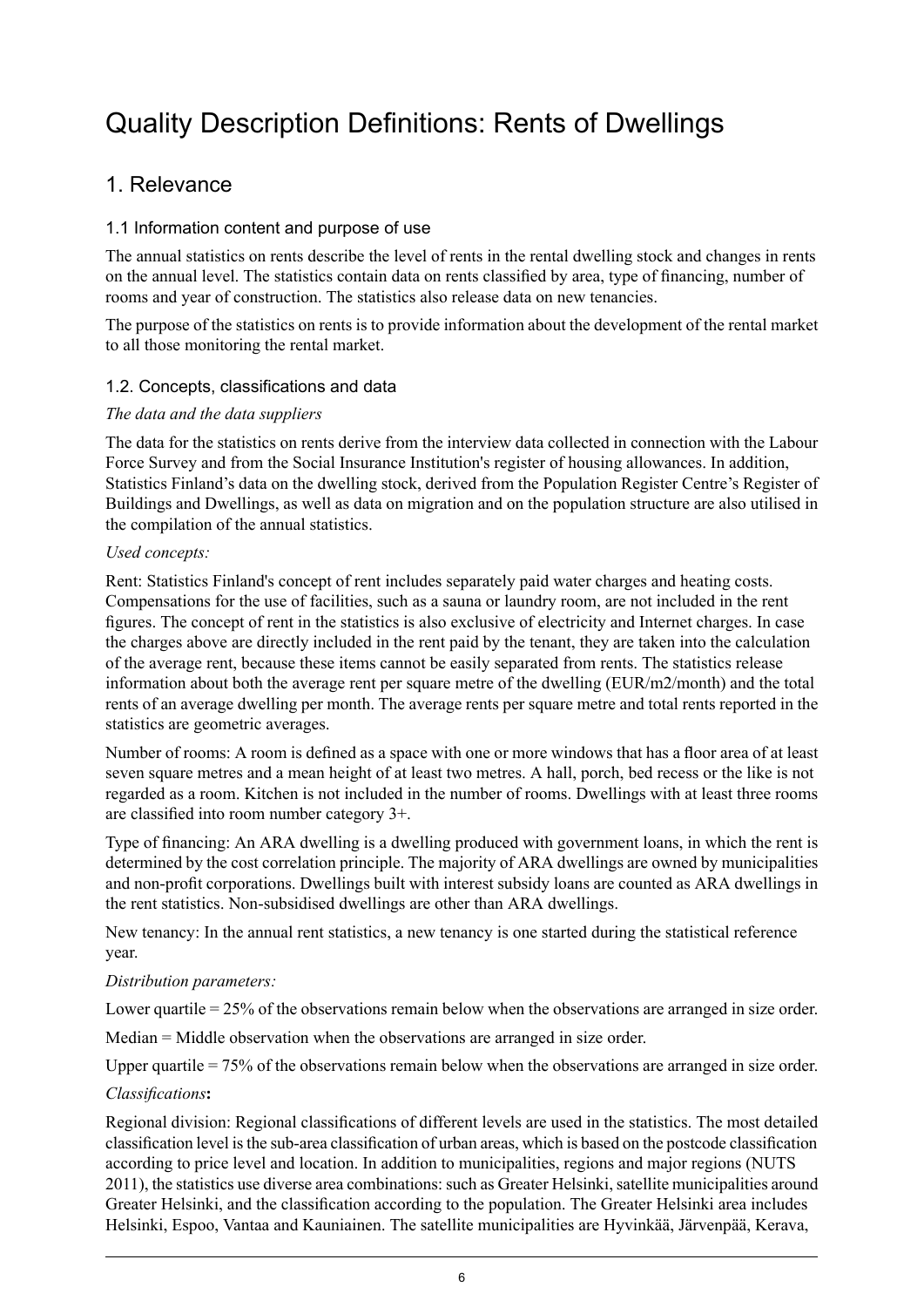Kirkkonummi, Nurmijärvi, Riihimäki, Sipoo, Tuusula and Vihti. A detailed regional classification can be found on the homepage of the statistics under Classifications.

## 2. Methodological description

#### *Calculation of average rents per square metre*

The average rents of rental dwellings per square metre describe the current rent level in dwellings of different size and type. Because the calculation is based on exhaustive register data with respect of the recipients of housing allowance and on interview data as concerns other rented dwellings, the observations are weighted by stratum weights in the calculation of average rents

.The calculation is performed in two stages. First, geometric average prices are calculated for most detailed classification levels, such as non-subsidised one-room flats in Helsinki sub-area 1 (centre). After this, averages are calculated for higher area levels using the value weights derived from the rent framework.

#### *Calculation of changes*

The annual change in rents is calculated from average rents for two successive years. There may be structural changes between different time points in the rented dwellings included in the statistics. Owing to the comprehensiveness of the data, a possible structural change in the rented dwellings included in the statistics can, however, be interpreted as a real structural change in the rental dwelling stock.

#### *Formation of the framework for rent statistics*

The framework for the rental dwelling stock used in the calculation of the annual statistics is formed from the Population Register Centre's Building and Dwelling Register. All dwellings in permanent use that are not institutional dwellings (halls of residence, services flats and old people's homes) and that tenants occupy on the basis of a rental agreement are selected from the register. New tenancies in the framework are defined by means of the Population Register Centre's data on population structure.

#### *Correction of rents in the register of housing allowances by means of data on population structure*

The rent data in the Social Security Institution's register of housing allowances are checked by means of the data on the population in the data on population structure. The rent is revised to correspond to the actual total rent of the dwelling. This correction measure has been done in the annual statistics on rents since the statistics for 2011.

### 3. Correctness and accuracy of the data

#### 3.1. Reliability of the statistics

When considering the reliability of the statistics, attention must be paid to the fact that combining the register of housing allowances to the Register of Buildings and Dwellings is not always without its problems, especially as concerns pensioners and students (students do not necessarily register their student flats as their place of residence, etc.). In addition, all the data of the Population Information System and the register of housing allowances are not necessarily up-to-date. The register of housing allowances provides information about rents in dwellings of those receiving housing allowance. The register covers all dwellings receiving housing allowance. The rent level of other rented dwellings is estimated based on data on around 15,000 interviews. To ensure the reliability of the statistics, average rents per square metre and dispersion figures are not published in categories with fewer than 20 observations. The statistics make use of limits on rent per square metre based on the distribution, by which cases clearly deviating from the market level and errors in data are removed.

The register of housing allowances provides information about rents in dwellings of those receiving housing allowance. The register covers all dwellings receiving housing allowance. The rent level of other rented dwellings is estimated based on data on around 15,000 interviews.

To ensure the reliability of the statistics, average rents per square metre and dispersion figures are not published in categories with fewer than 20 observations. The statistics make use of limits on rent per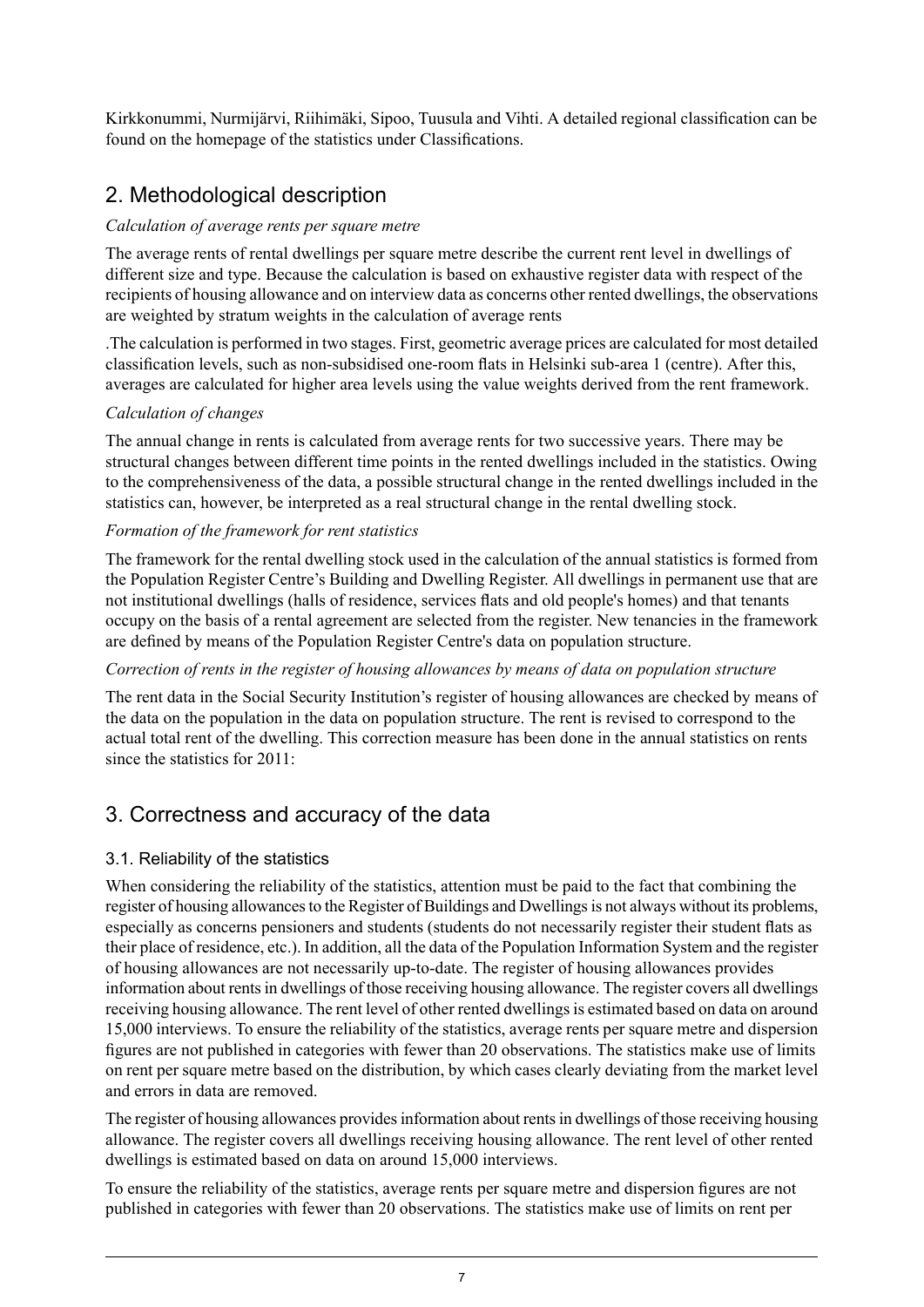square metre based on the distribution, by which cases clearly deviating from the market level and errors in data are removed.

#### 3.2. Accuracy of the statistics

Cases with missing information about rent or floor area, or with exceptionally high or low rent due to contract within family or error in data entry are not accepted into the statistics. The acceptable ranges of rents per square metre by area are defined yearly. The definition is made based on the distribution of rents so that clearly erroneous cases are first removed from the data. After that, the limits in euros are defined, below which five per cent of the data and above which two per cent of the data remain. The observations falling below and above these limits are removed based on these limits that are determined yearly.

### 4. Timeliness and promptness of the published data

The annual rent statistics are published yearly at the beginning of March following the statistical reference year and the published data are final.

### 5. Accessibility and transparency of the data

This publication describes the rent level and changes in rents during the year preceding the time of publication. The latest data release from the statistics and a pdf version of the publication are published on Statistics Finland's website on the publication date of the annual statistics on rents.

### 6. Comparability of the statistics

#### 6.1. Comparability with other data

In addition to the annual statistics on rents, Statistics Finland publishes quarterly data on rents. The compilation of the annual statistics deviates in certain respects from that of the quarterly statistics. The clearest difference between the two sets of statistics is that in addition to interview data, the annual statistics also utilise data from the register of housing allowances, which are not used in the quarterly statistics. Thus, the basis of the data for the annual statistics is considerably broader than that of the quarterly statistics.

When these statistics are compared with data from other producers, the source of the basic data should be considered. The data in the annual statistics on rents are based on the Social Insurance Institution's register of housing allowances. Therefore, the statisticsinclude a very comprehensive sample of the rental dwelling stock in the whole country.

#### 6.2. Comparability over time

Because of comparability, the average rents for 2011 were also calculated with the same method as rents for 2012. The average rents for 2011 calculated in this new way can be found in the StatFin database service.

## 7. Coherence and consistency

In addition to Statistics Finland's statistics on rents, KTI Finland publishes rent data for the largest towns two times per year. These rent data are based on the rents of non-subsidised rental dwellings owned by towns, non-profit corporations and insurance companies. Statistics Finland publishes annual and quarterly statistics on rents.